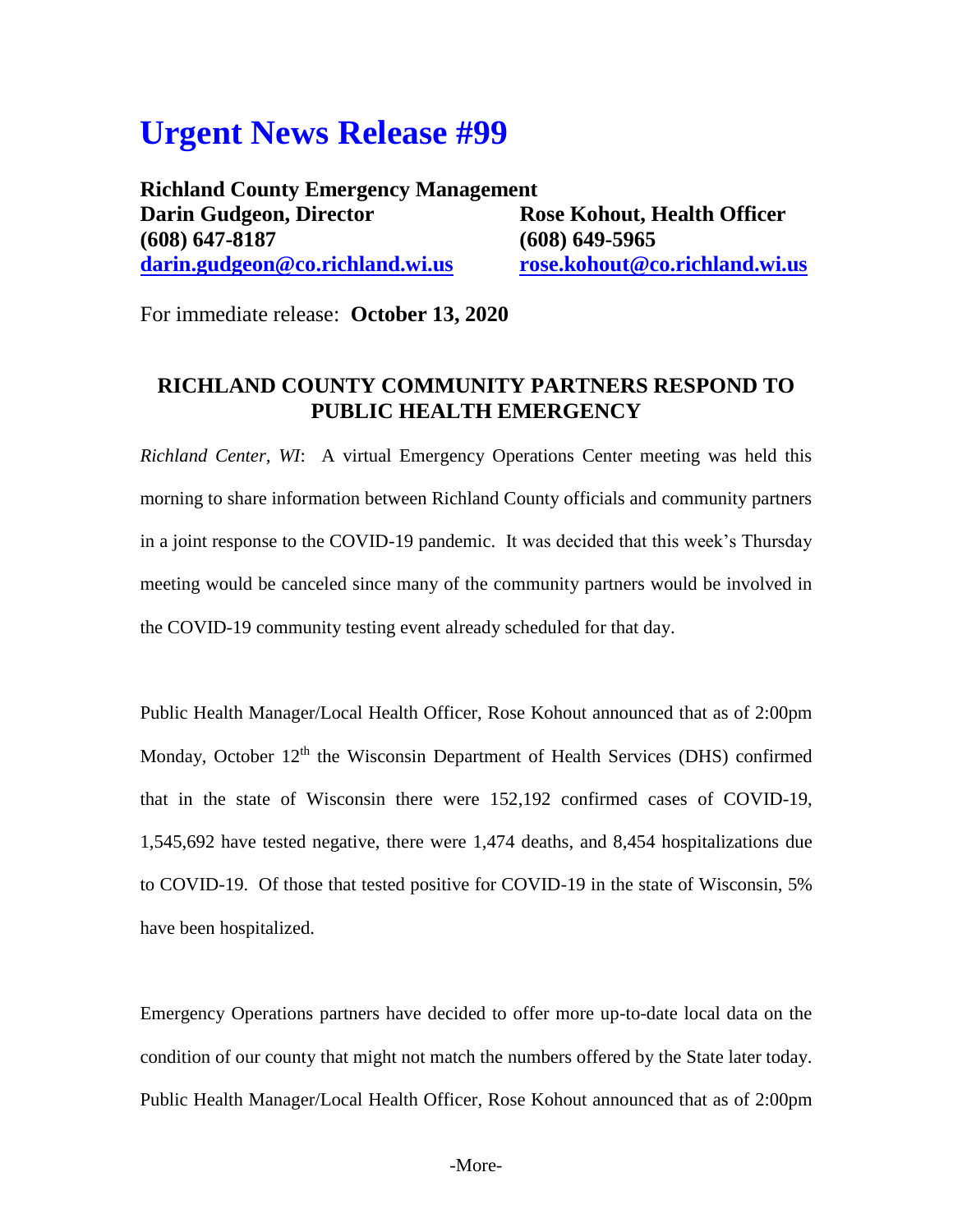Monday, October 12<sup>th</sup> there are 303 confirmed cases of COVID-19 in Richland County, 6,198 have tested negative, there are 134 active cases, and 164 individuals who had tested positive have been released from quarantine. Of those 303 individuals who tested positive, 298 individuals have been recovering at home, 12 have been hospitalized at some point, and there were 5 COVID-19 related deaths. Kohout reports that the virus is active in our community and Richland County citizens need to stay home if possible, wear a mask, wash your hands, and stay 6 feet from others to help reduce the community spread now more than ever.

The community partners are preparing to offer a FREE 2-day COVID-19 drive-thru testing event in the **Parking Lot of the Richland Center High School**, located at 1996 US Highway 14, Richland Center, WI on **Thursday, October 15th and Friday, October 16th from 9:00 am to 4:00 pm**. Appointments are not required, but it is requested that those who wish to be tested pre-register at [https://register.covidconnect.wi.gov.](https://register.covidconnect.wi.gov./) The website allows individuals to register for testing in advance with their personal information and gives them a QR code to scan at the testing site. This website and technology will continue to be utilized at future community testing events. The Wisconsin National Guard will be offering testing to approximately 300 individuals per day or 600 individuals over the 2-day period.

FREE COVID-19 drive-thru community testing will also be offered on **Monday, October 19<sup>th</sup> from 9am-1pm at the Richland County Fairgrounds.** Individuals have to be a Richland County resident and meet specific testing criteria. Tests will be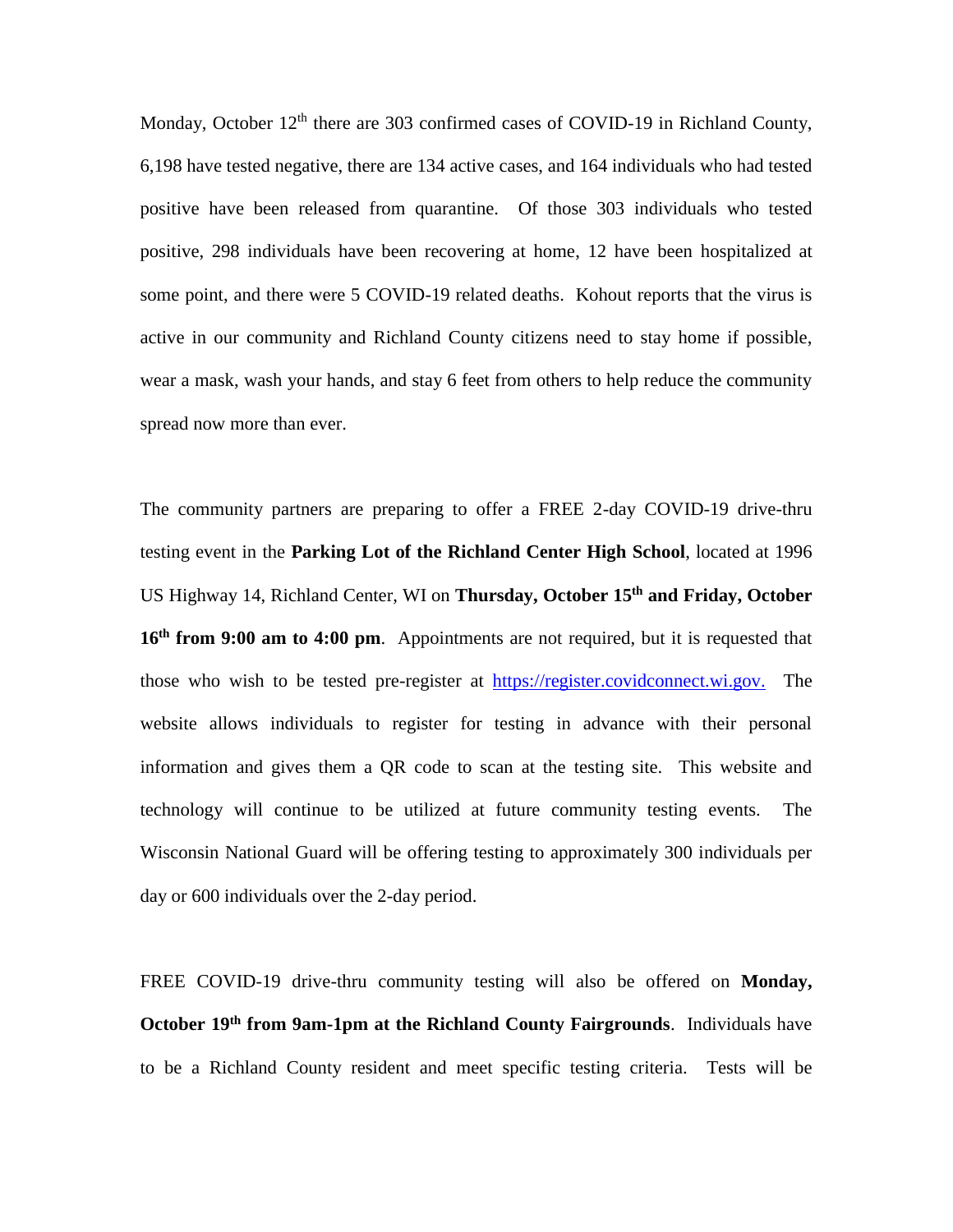available on a FIRST-COME, FIRST-SERVE basis. The community partners apologized for having to cancel this Monday's testing event due to inclement weather.

The Richland Hospital continues to offer COVID-19 drive-thru testing from **1 pm to 4 pm Monday thru Friday** for hospital & clinic patients displaying COVID-19 symptoms or to those that have a confirmed exposure**.** All persons requesting testing will need to call the Richland Hospital and be registered BEFORE arriving at the drive-thru. The Richland Hospital Clinic campus continues to offer voluntary medical procedures and Primary Care visits, while also continuing to offer Tele-Health patient visits. Richland Hospital Clinic patients needing hands-on medical care for any COVID-19 symptoms should call the hospital main number (608) 647-6321 or clinic main number (608) 647- 6161 BEFORE coming to the facility.

Individuals who have been tested for COVID-19 **WILL** receive their results from a testing site or healthcare provider. However, due to record high numbers of COVID-19 cases, Public Health has reached capacity and may not call you to complete a contact tracing investigation. For this reason, we ask that any newly diagnosed person with COVID-19 begin to isolate themselves immediately and go to the Richland County COVID-19 webpage at [https://covid.co.richland.wi.us/if-you-are-sick-or-have-been](https://covid.co.richland.wi.us/if-you-are-sick-or-have-been-exposed/)[exposed/](https://covid.co.richland.wi.us/if-you-are-sick-or-have-been-exposed/) in order to receive isolation and contact tracing notification guidance.

The Richland School District announced that they will return to face-to-face instruction October 19<sup>th</sup> and extra-curricular activities can resume today. The Ithaca School District